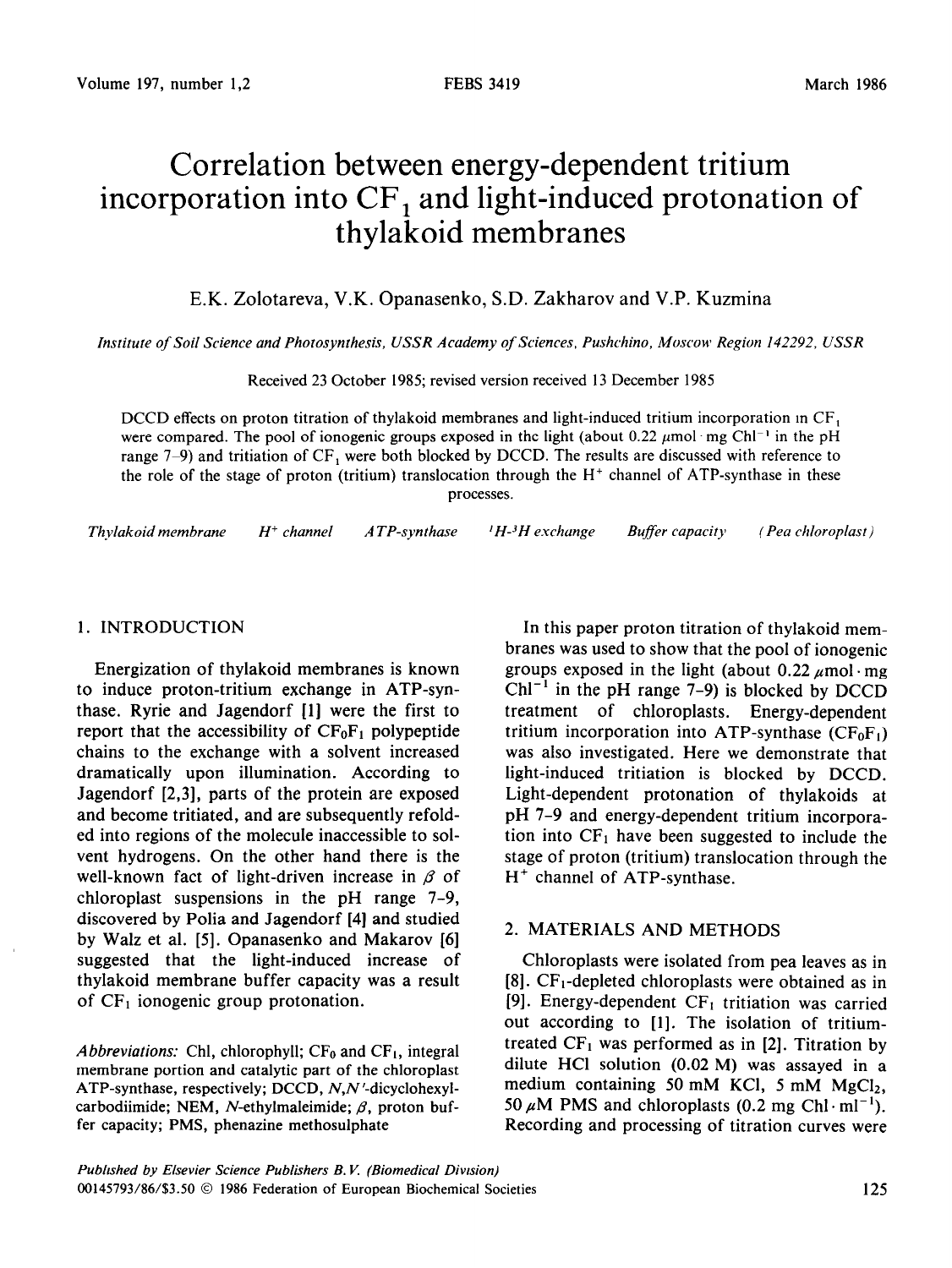carried out with the help of a laboratory device consisting of an OP-0808 glass electrode (Radelkis, Hungary), an OP-208 precision digital pH-meter (Radelkis, Hungary) connected with a microcomputer (Electronica D3-28, USSR) and titrant dosators. The titration curve in the pH range 9.00–4.00 was recorded in the memory of the microcomputer. The titration data can be presented in a digital form or graphically as a titration curve  $b(pH)$  or buffer capacity curve  $\beta(pH)$ . The amount of protons bound with thylakoid membranes,  $H_b^+$ , was automatically determined as the difference between chloroplast and background titration curves. (The domposition of the background solution was the same as in the experiment with the exception of chloroplasts.) Buffer capacity was calculated as the first derivative of sample titration curves:

$$
\beta(\text{pH}) = \left| \frac{\text{d}b(\text{pH})}{\text{d} \text{pH}} \right| - \beta_{\text{m}}(\text{pH})
$$

where  $\beta_m(pH)$  is the background buffer capacity, calculated from the background solution titration curve.

## 3. RESULTS

3.1. *Identification of A TP-synthase protonation on the buffer capacity curves of thyiakoid*   $membranes$ 

by HCl (0.02 M) in the pH range 9-4 in the light modifiers and photophosphorylation substrates and dark. The same data are presented in fig.1 as also affect the amount of ionogenic groups prothe dependence of  $\beta$  on pH. As can be seen, tonated in the light at pH 7-9. (The data are ob-

chloroplast buffer capacity increases in the pH range 7-9 upon illumination and considerably decreases at  $pH < 6$ . The same dependence of the  $\beta$ (pH) light-driven change was found earlier [5]. The titration curve of  $CF_1$ -depleted chloroplasts prepared by NaBr (2 M) treatment does not differ from the control (table 1). The results suggest that  $CF<sub>1</sub>$  ionogenic groups are likely to make very little if any contribution to the buffer capacity of thylakoid membranes in the dark. The light NaBrtreated chloroplast titration curve is also very close to that of the dark control, i.e. the light-induced increase of proton binding is completely absent at pH 7-9 (table 1).

Fig.1 shows the buffer capacity curves of thylakoid membranes pretreated by DCCD at the concentrations inhibiting photophosphorylation and not affecting the rate of uncoupled electron transport. In the dark  $\beta$ (pH) of DCCD-treated chloroplasts coincides with the control curve. The light-induced buffer capacity peak is not observed on the  $\beta$ (pH) curve of DCCD-treated chloroplasts at pH 7-9, while at  $pH < 7$  the light buffer capacity curve does not differ from that of the light control.

These results suggest that the light-dependent increase of the chloroplast suspension buffer capacity at pH 7-9 is due to protonation of ATP-synthase complex ionogenic groups that cannot be titrated in the dark.

Table 1 shows the results of chloroplast titration Table 2 shows that other ATP-synthase

| ank |  |
|-----|--|
|-----|--|

| pH                    | Control |      | DCCD-treated |      | NaBr-        |      | DCCD-treated      |      |
|-----------------------|---------|------|--------------|------|--------------|------|-------------------|------|
|                       | Light   | Dark | chloroplasts |      | chloroplasts |      | NaBr-chloroplasts |      |
|                       |         |      | Light        | Dark | Light        | Dark | Light             | Dark |
| $9.0 \rightarrow 8.0$ | 0.33    | 0.21 | 0.16         | 0.18 | 0.18         | 0.18 | 0.17              | 0.17 |
| $9.0 \rightarrow 7.0$ | 0.72    | 0.50 | 0.46         | 0.51 | 0.46         | 0.50 | 0.46              | 0.45 |
| $9.0 \rightarrow 6.0$ | 1.18    | 0.99 | 0.92         | 1.01 | 0.96         | 1.00 | 0.95              | 0.98 |
| $9.0 \rightarrow 5.0$ | 1.75    | 1.77 | 1.51         | 1.78 | 1.69         | 1.78 | 1.61              | 1.77 |
| $9.0 \rightarrow 4.0$ | 2.83    | 3.18 | 2.56         | 3.20 | 3.05         | 3.28 | 2.64              | 3.27 |

Binding of protons with thylakoid membranes on decrease of pH from 9.0 to 4.0  $(H<sub>b</sub><sup>+</sup>)$ 

The amount of protons bound with membranes was determined as described in section 2. Conditions as in fig. 1. Values expressed as  $\mu$ mol H<sup>+</sup>/mg chlorophyll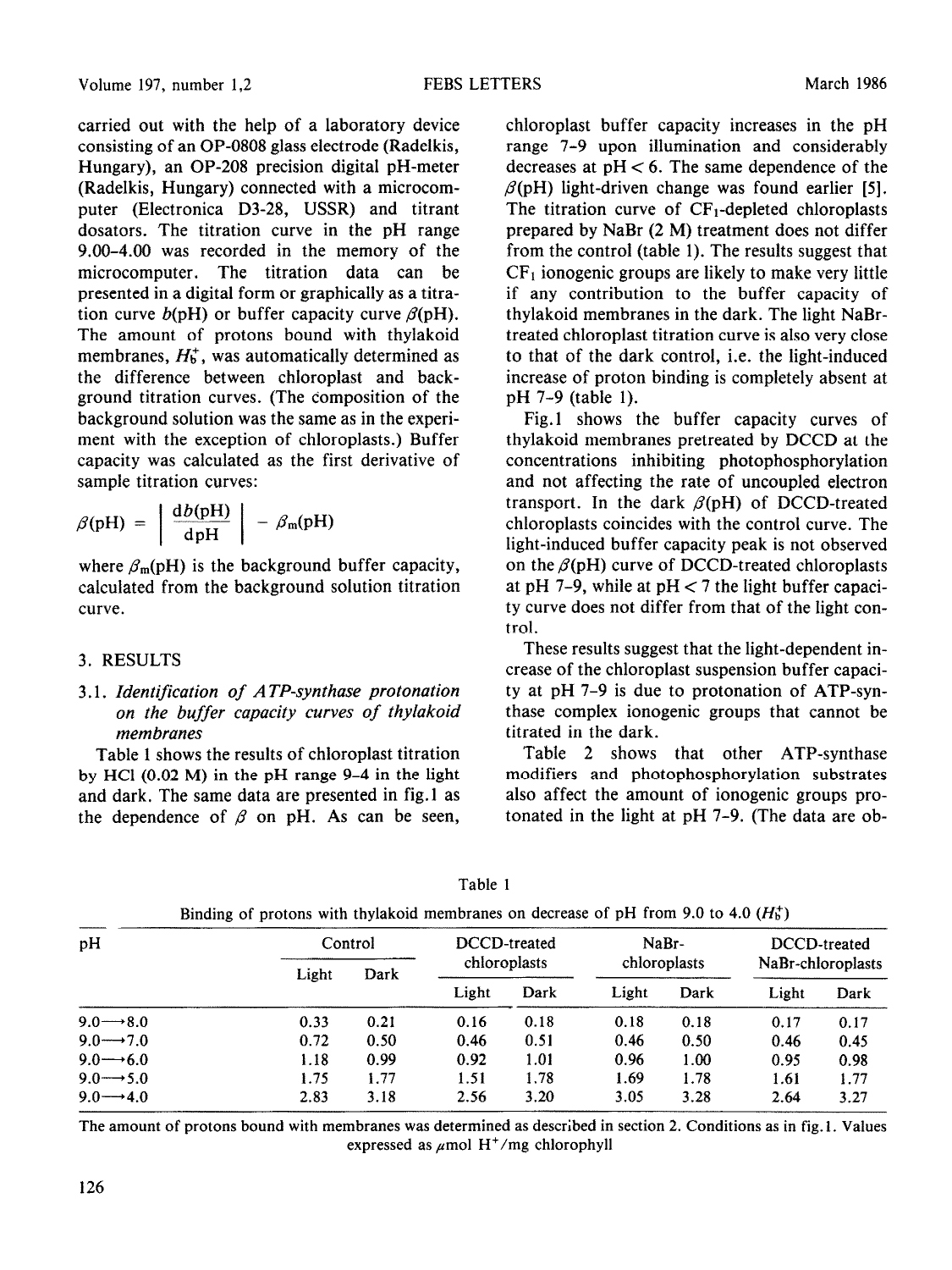| $H_{b}^{+}$<br>$(\mu \text{mol/mg Chl})$ | $(\mu \text{mol/h} \text{ per mg Chl})$ | Photophosphorylation<br>$(\%$ control) |  |  |  |
|------------------------------------------|-----------------------------------------|----------------------------------------|--|--|--|
| 0.22                                     | 440                                     | 100                                    |  |  |  |
| 0.02                                     | 440                                     | 0                                      |  |  |  |
| 0                                        | 430                                     | 0                                      |  |  |  |
| $-0.04$                                  |                                         | 0                                      |  |  |  |
| $-0.01$                                  |                                         | 0                                      |  |  |  |
| 0.08                                     | 500                                     | 100                                    |  |  |  |
| 0.07                                     | 400                                     | 30                                     |  |  |  |
|                                          |                                         |                                        |  |  |  |

Light-dependent protonation of thylakoid membranes in the pH range 7-P: effect of photophosphoryiation inhibitors and substrates

Table 2

Photophosphorylation with PMS was measured as in [7]; the rate of the process in the control was 550  $\mu$ mol/h per mg chlorophyll (100%). The rate of electron transport from water to ferricyanide in the presence of  $10^{-6}$  M gramicidin was measured as in [7]. Chloroplast treatment with  $N$ -ethylmaleimide was carried out according to [10]

tained as the result of subtraction of the dark titration curve from that in light.) ATP-synthase inhibitors blocking enzyme SH- groups (NEM,



Fig. 1. The buffer capacity curves of chloroplasts  $(\circ, \bullet)$ , DCCD-treated chloroplasts  $(\Delta, A)$  and NaBr-treated chloroplasts  $(\mathbf{v})$  in the dark  $(\mathbf{e}, \mathbf{A}, \mathbf{v})$  and in the light  $(0, \Delta)$ . The reaction mixture (without chloroplasts) was bubbled to remove dissolved  $CO<sub>2</sub>$  at pH 5.0-5.2. Light was turned on when the pH had reached a steady value after the addition of chloroplasts to the reaction mixture (pH 6.0-6.2). The titration was started as soon as the rise in pH due to illumination had stopped. Chloroplast titration both in the dark and light was carried out with  $0.02$  N HCl in the pH range 9.0-4.0 after alkalinization of the mixture to pH 9.05 with 0.05 N KOH. Preparations were treated with DCCD at 0.5  $\mu$ mol/mg Chl.

 $AgNO<sub>3</sub>$  and  $HgCl<sub>2</sub>$ ) as well as DCCD suppress the light-induced increase of chloroplast buffer capacity at pH 7-9. It should be noted that these inhibitors were used at concentrations such that they did not affect the rate of uncoupling electron transfer from water to  $K_3Fe(CN)_6$  and did not change the dark titration curve (not shown). ADP with  $P_i$ , as well as ATP, but not ADP alone, decrease the light-induced buffer capacity peak of chloroplast suspensions at pH 7-9.

### 3.2. *Inhibitory analysis of energy-dependent tritium incorporation into CFI*

Light-dependent tritium incorporation into  $CF<sub>1</sub>$ was 100-108 atoms  ${}^{3}H/molecule$  CF<sub>1</sub> (table 3). DCCD pretreatment  $(10^{-4}$  M, 30 min) of chloroplasts resulted in a decrease of light-driven tritium

|--|--|

Effect of ATP-synthase inhibitors on tritium energydependent incorporation into  $CF<sub>1</sub>$ 

|                          |    |     | Dark Light pH $4.5 \rightarrow 8.5$<br>jump |
|--------------------------|----|-----|---------------------------------------------|
| Chloroplasts<br>$+ DCCD$ | 20 | 110 | 40                                          |
| $(10^{-4}$ M, 30 min)    | 10 | 10  | 0                                           |
| $+$ NFM <sup>a</sup>     | 12 | 32  |                                             |

a Chloroplasts were treated with NEM according to *[IO]*  Values expressed as atom  ${}^{3}H/m$ olecule CF<sub>1</sub>